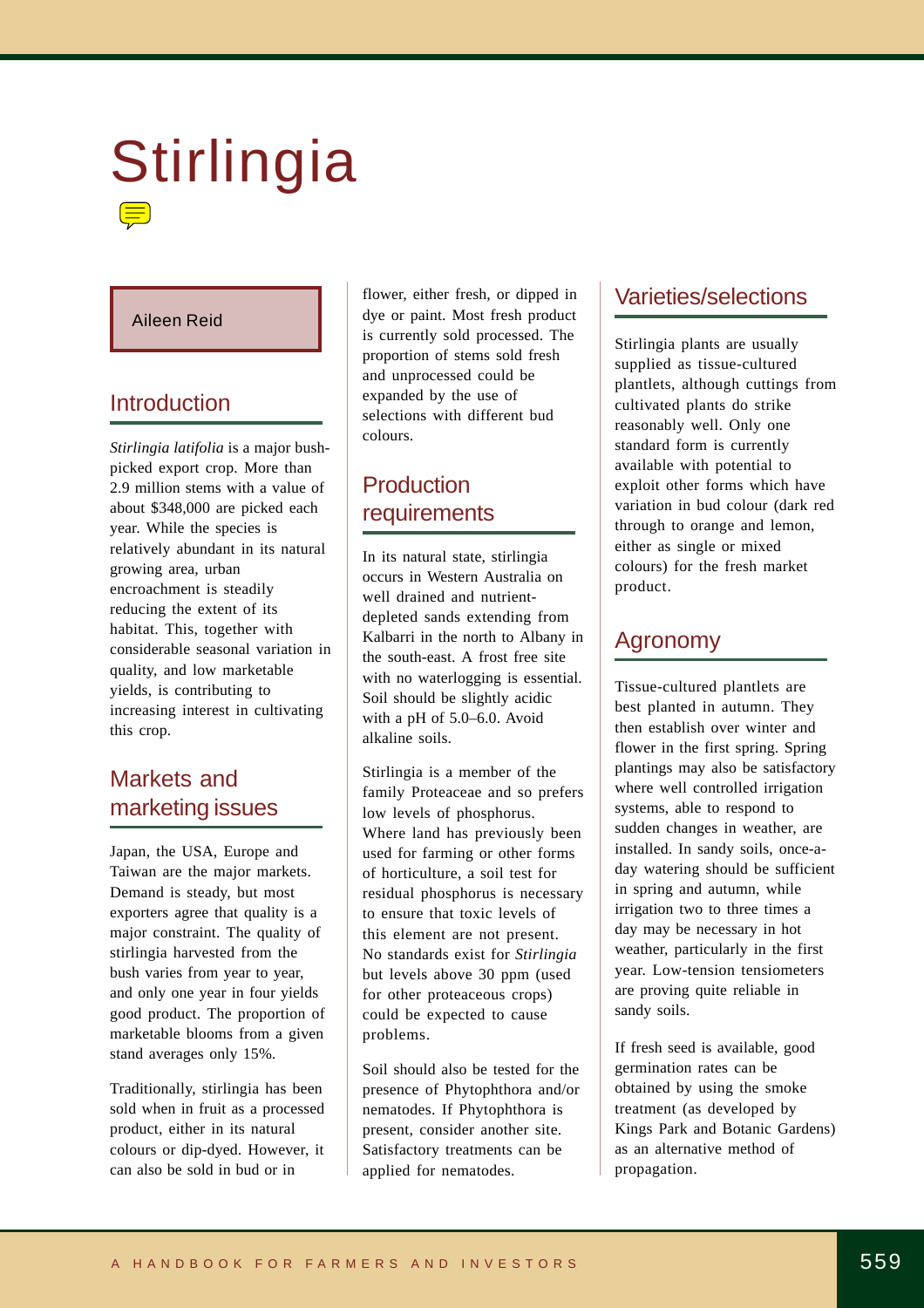send up one flowering stem which is often unmarketable due to the thick stem which overpowers the inflorescence. In addition, because the plant consists only of one fan, and a Pruning before the first flowering has not proven useful in overcoming this problem. Station indicate that pruning back to 25–50% of the foliage In the first year, plants tend to large flowering stem, it is unbalanced and often falls over. Trials at Medina Research

height after the first flowering provides a much better response. Almost every leaf axil will shoot, with the result that the following crop should easily achieve 5–8 stems per plant. Pruning back to ground level in the first year has proven fatal, possibly since the carbohydrate reserves of the young plant are too low to permit resprouting. Anecdotal evidence from other growers suggests that pruning back to ground level in subsequent years should not pose a problem.



A natural stand of Stirlingia latifolia at late bud



A bunch of stirlingia picked in the traditional fruiting stage

Before planting apply a base dressing of mixed trace elements and lime if necessary. Plants should ideally be fertilised with low rates of NPK fertiliser via the irrigation water (75 ppm nitrogen, 15 ppm phosphorus, 50 ppm potassium).

## Pest and disease control

Stirlingia naturally grows in nutrient-poor, well-drained sands. Growers should therefore be aware that excess fertiliser salts or poor drainage may cause a high risk of root damage and subsequent root rot. Routine treatments with phosphorous acid (Fosject®) as a foliar spray are recommended for the prevention of Phytophthora and Pythium root rots but are no match for poor soil conditions in controlling these diseases.

## About the author



Aileen Reid (BHortSc(Hons) (NZ)) is a development Australia and has worked with growers on a wide range of exotic and native nursery and cut-flower crops. For address see Key contacts. officer in Agriculture Western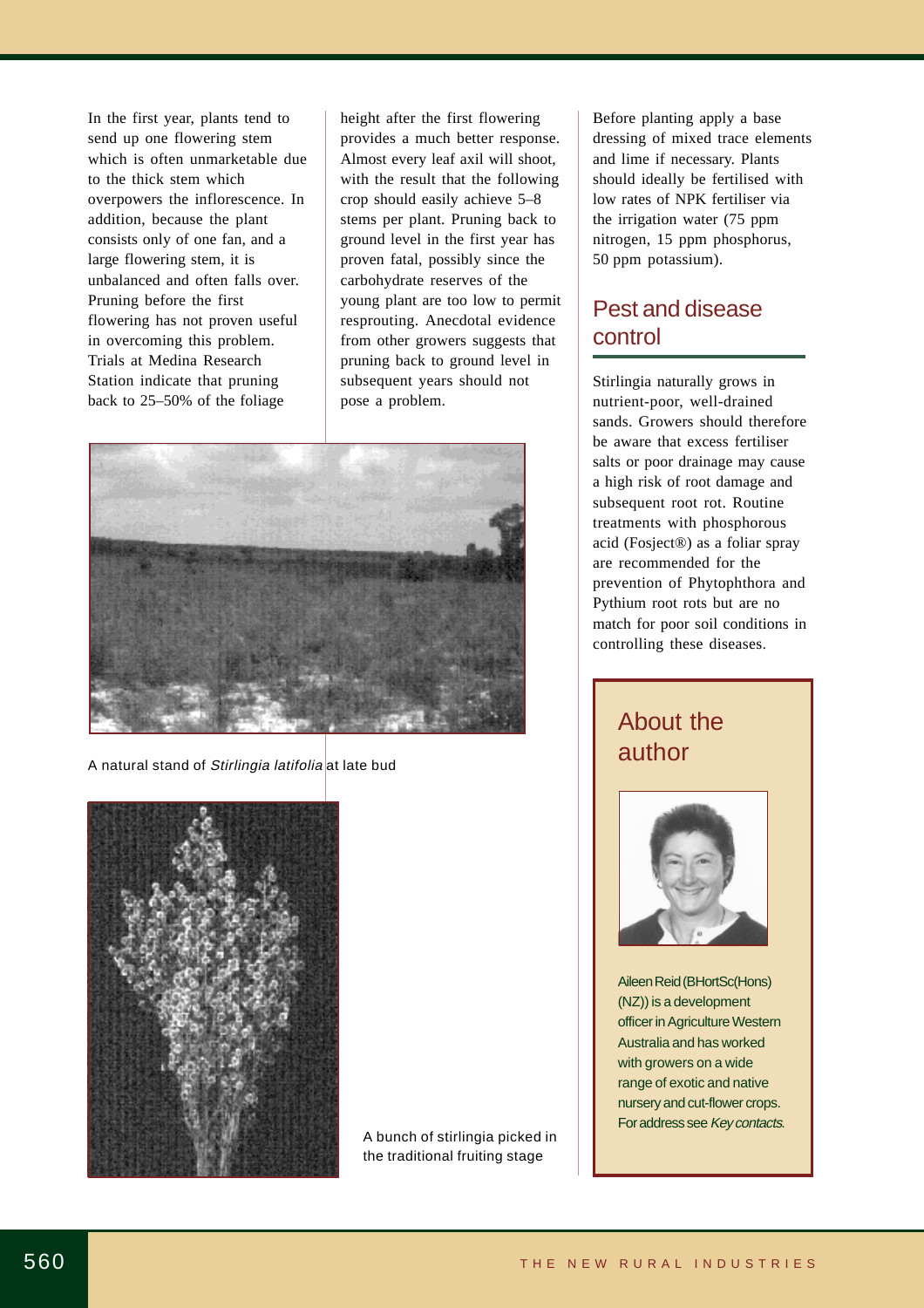

Colour variation in stirlingia at the bud stage. This is also a marketable product.

## Key statistics

Stems of stirlingia picked from the bush from 1992 to 1996.

| Year | Number of stems |
|------|-----------------|
| 1992 | 1,681,960       |
| 1993 | 2,999,310       |
| 1994 | 3,019,459       |
| 1995 | 2,385,625       |
| 1996 | 2,500,000 est.  |
|      |                 |

Alternaria leaf spot has been observed on cultivated plants at the times of the year when rain sprays of Rovral® or Mancozeb' should help. At flowering time, Botrytis can cause flower and fruit abortion. Use a rotation of chemicals such as Rovral®, Mancozeb<sub>'</sub> and Octave<sup>®</sup> to prevent the build-up of resistance. occurs. Control is difficult but

susceptible to aphids and thrips. Use synthetic pyrethroids such as Mavrik® to control these pests. Young shoot growth may be

## Harvest, handling and postharvest treatments

The criteria for determining stem quality (Table 1) in S. latifolia have some specific requirements in terms of bobble positioning. It is important for the shape of the inflorescence to be clearly delineated. Thus, the bobble at the very tip of the inflorescence must be present and also those around the perimeter of the inflorescence. Since these bobbles are exposed, they are especially prone to desiccation by winds and in the wild. In cultivation, this with the use of windbreaks. frost damage and regularly fall off problem should largely be solved

There do not appear to be any major postharvest problems with fresh stirlingia. The use of a biocide such as chlorine or 8 hydroxy-quinoline sulphate in the holding buckets may be beneficial.

It is more usual for the exporter dyeing is done to fill specific orders. Dyeing is usually by to process the product. This way, immersion rather than uptake. Product which is to be dried or dyed does not need to be placed into water, but simply packed for transport to the exporter.

## Economics of production and processing

This plant lends itself to highdensity plantings which are necessary to for an economic return. One scheme is to use 6-row beds with rows 0.5 m apart within the bed, plants 0.5 m apart within a row and 3 m between beds. Such plantings contain just over 22,500 plants/ha . Assuming a maximum yield of 15 stem/plant, the return will be \$40,000/ha at \$0.12 per stem. Allowing for a fairly heavy spraying program, after operating costs, this reduces to about \$8300/ha. It may be possible to harvest mechanically but this has not been tested.



Examples of poor seed set in stirlingia. These blooms are unmarketable.